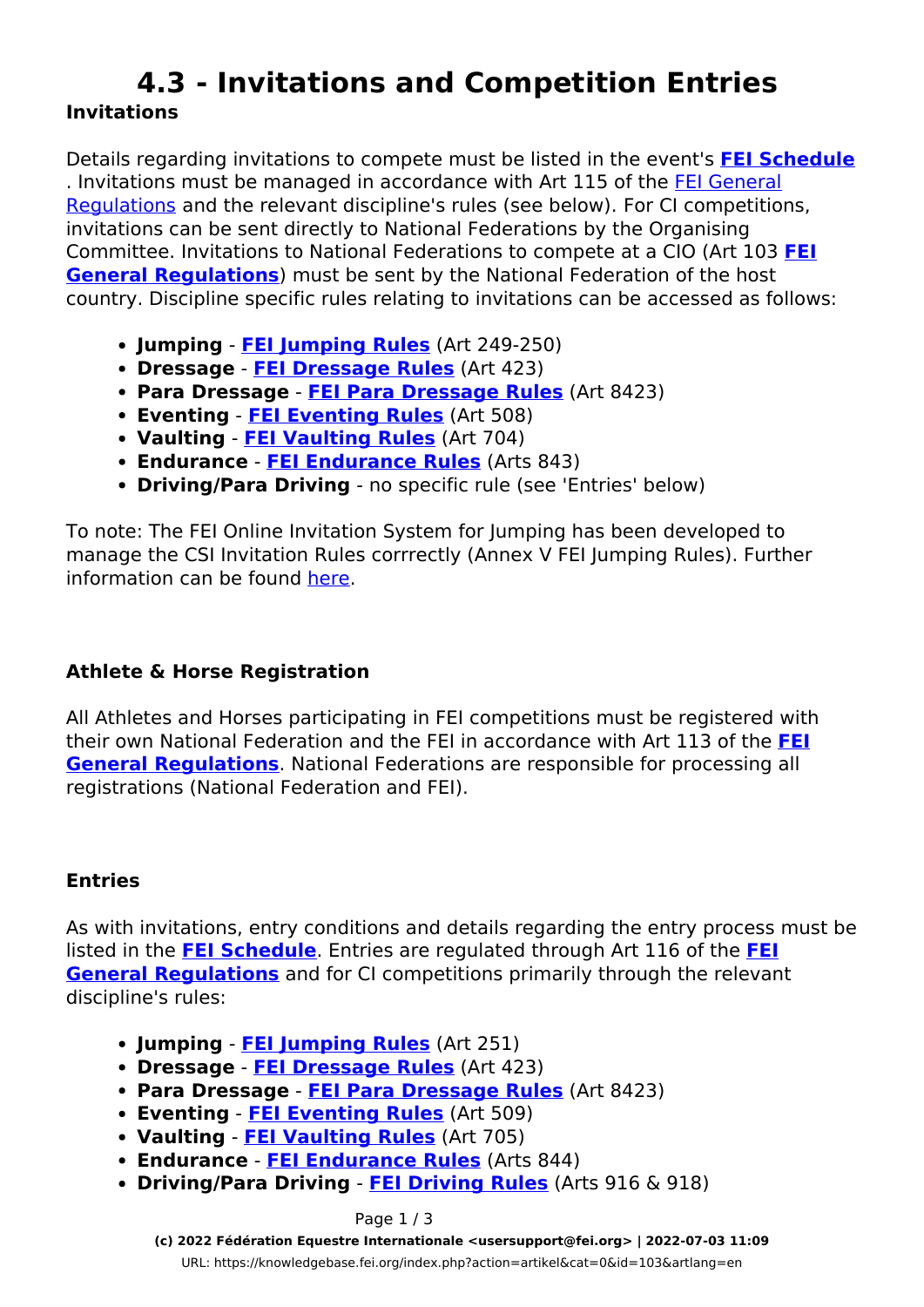## **FEI Entry System**

The FEI has developed an [online entry system](https://inside.fei.org/fei/your-role/it-services/fei-entry-system) that must be used for submitting and processing entries to FEI events. Comprehensive entry system user information for Organising Committees can be found **[here](https://inside.fei.org/fei/your-role/it-services/fei-entry-system/fei-entry-system-organising-committees)**. Furthermore there is an FAQ section **[here](https://inside.fei.org/fei/your-role/it-services/fei-entry-system/entry-system-faq)**. Currently the FEI Entry System has been implemented across a number of disciplines. Further information about the FEI Entry System for each discipline can be accessed below:

| <b>Jumping</b>                                                                 |                                   |                                                                                    |
|--------------------------------------------------------------------------------|-----------------------------------|------------------------------------------------------------------------------------|
| <b>Dressage</b>                                                                |                                   |                                                                                    |
| <b>Eventing</b>                                                                |                                   |                                                                                    |
| <b>Endurance</b>                                                               |                                   |                                                                                    |
| <b>Driving</b>                                                                 |                                   |                                                                                    |
| NFs make<br>the entries<br>for their<br><b>Athletes &amp;</b><br><b>Horses</b> | <b>FEI ENTRY</b><br><b>SYSTEM</b> | OCs accept or<br>decline the<br>entries & can<br>see who/how<br>many are<br>coming |

The **[FEI How To](https://howto.fei.org/index.html)** online resource includes plenty of detailed information about the FEI Entry System and how to use it. The relevant section can be accessed **[here](https://howto.fei.org/category/33/fei-entry-system-_-general.html)**. There is a specific section dedicated to the **[FEI Entry System for Jumping](https://howto.fei.org/category/32/fei-entry-system-for-jumping.html)**.

The FEI will notify National Federations and Organisers when the FEI Entry System is being introduced for other disciplines. In the meantime an Organiser of disciplines not yet catered for in the FEI Entry System may use their own or National Federation's system for receiving and administering competition entries.

## **Any questions?**

If you have any questions regarding organising FEI competitions or would like further advice not available through this guide please contact your **[National](https://data.fei.org/NFPages/NF/Search)**

Page 2 / 3

**(c) 2022 Fédération Equestre Internationale <usersupport@fei.org> | 2022-07-03 11:09** [URL: https://knowledgebase.fei.org/index.php?action=artikel&cat=0&id=103&artlang=en](https://knowledgebase.fei.org/index.php?action=artikel&cat=0&id=103&artlang=en)